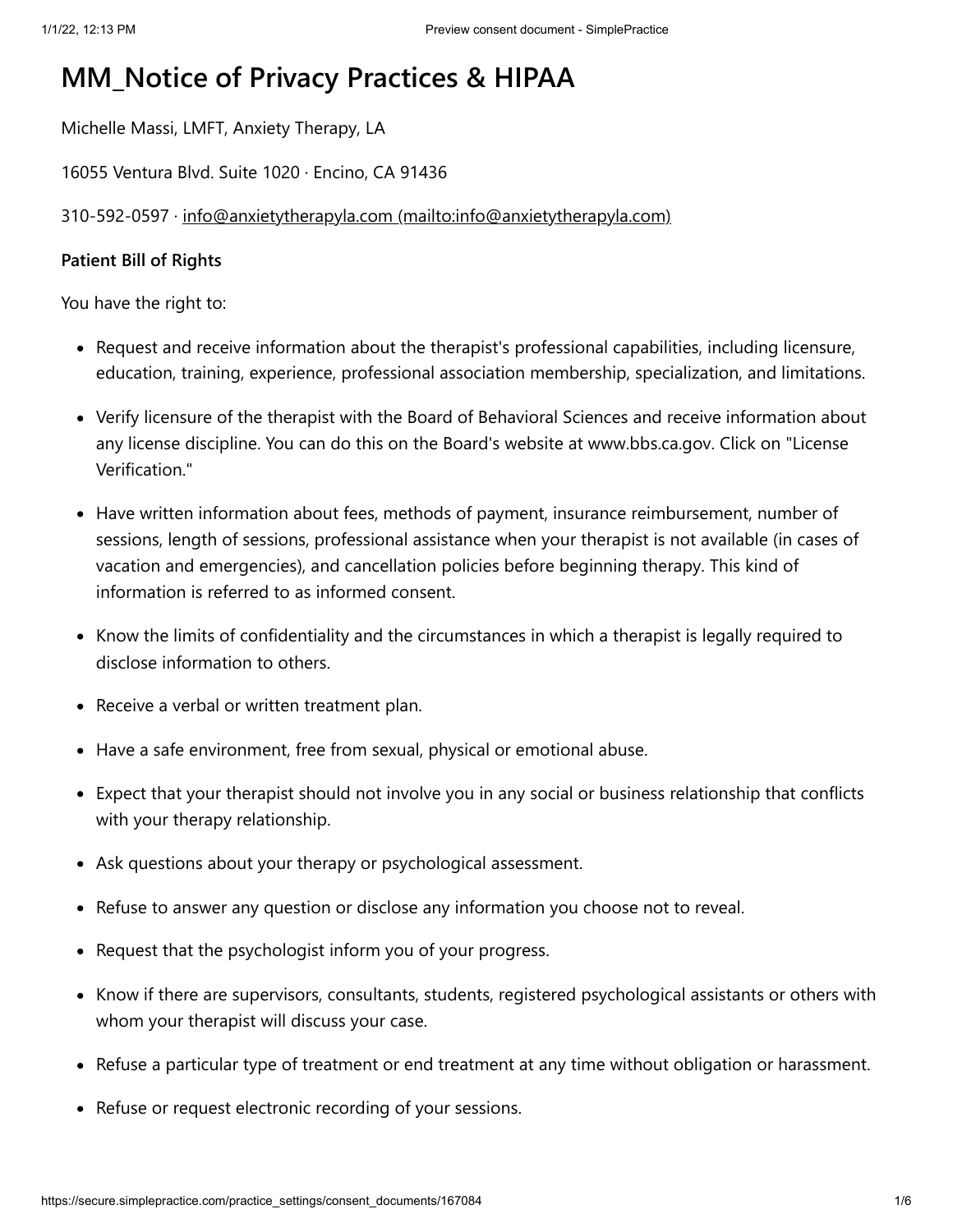- Request and (in most cases) receive a summary of your records, including the diagnosis, treatment plan, your progress, and type of treatment.
- Report unprofessional behavior by a therapist.
- Receive a second opinion at any time about your therapy or about your therapist's methods.
- Receive referral names, addresses and telephone numbers in the event that your therapy needs to be transferred to someone else and to request that a copy or a summary of your records be sent to any therapist or agency you choose.

# **HIPAA & Privacy Practices**

THIS NOTICE DESCRIBES HOW PSYCHOLOGICAL AND MEDICAL INFORMATION ABOUT YOU MAY BE USED AND DISCLOSED AND HOW YOU CAN GET ACCESS TO THIS INFORMATION. PLEASE REVIEW IT CAREFULLY.

You may have heard about the complex federal privacy rule under the Health Insurance Portability and Accountability Act, better known as HIPAA. It is important that, as a client, you understand what this rule means, and how it could affect you.

In general, HIPAA establishes requirements for how your therapist – as well as other health care professionals and organizations – use and disclose your records. HIPAA also provides certain basic privacy rights and helps clarify all patient privacy rights, including those that exist under state law.

Following is a brief summary of the HIPAA rule. Attached you will also find a detailed notice of your privacy rights, which is a requirement of HIPAA.

Under the HIPAA rules:

- I will exercise even greater care in handling your records to prevent unauthorized individuals from seeing them.
- You generally have the right to review your records, receive a copy of them, and request that any errors be corrected. In certain situations, I have the right to deny such requests.
- You have increased protection from insurance companies and others who may ask to see your records.
- You are able to request certain restrictions on the disclosure of your records although I may use my best judgment about whether to comply with your request.
- You have the right to receive confidential communications of health information at any location you specify. For example, a client may request that a bill be sent to an address other than his or her home, or ask me not to leave any messages on a home answering machine.

Be assured that Michelle Massi, LMFT considers maintaining my clients' privacy a critical component of my practice. The Notice of Private Practices attached to this letter explains our privacy practices in greater detail, which is a requirement of HIPAA.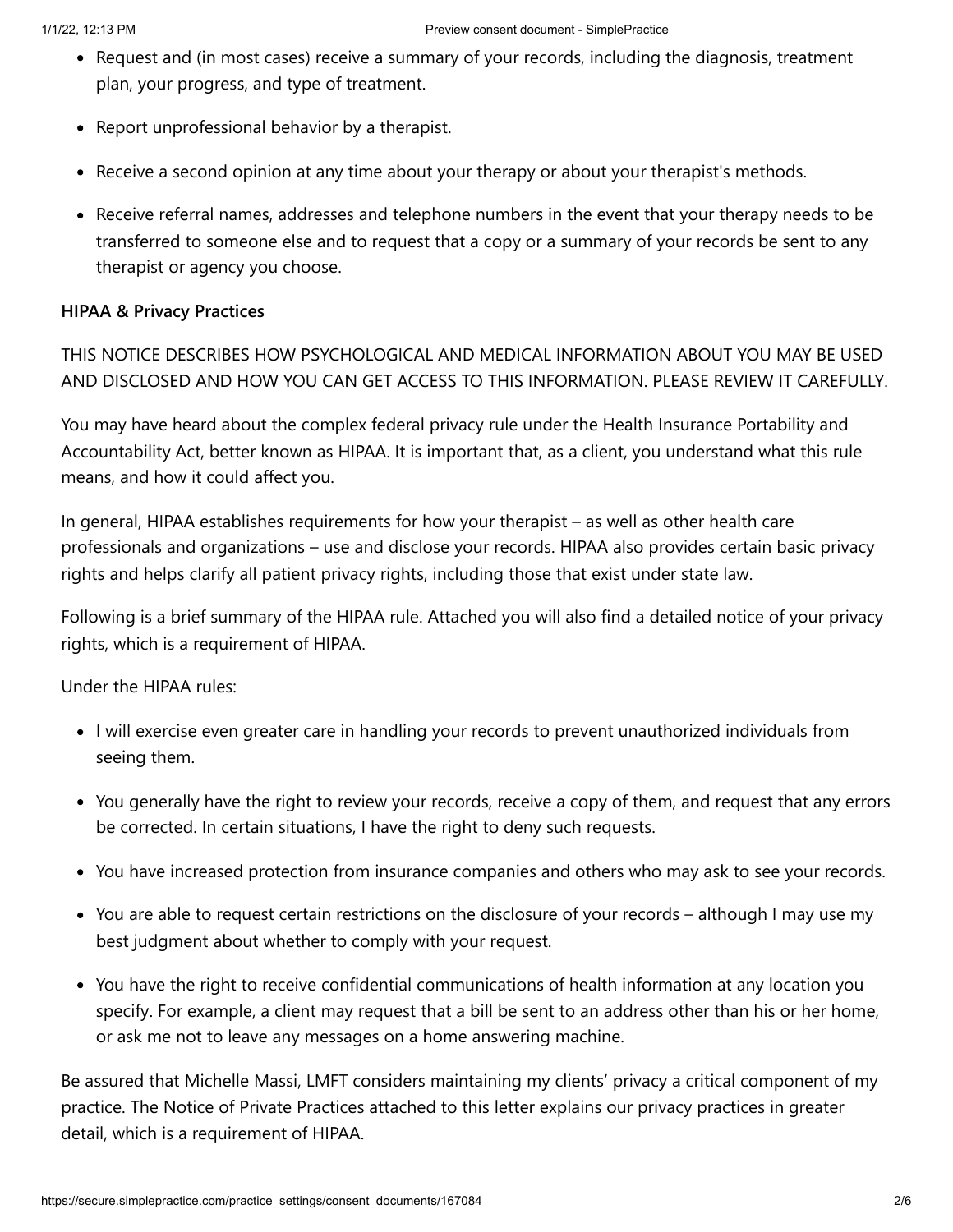Please let me know if you have any questions about the Notice of Privacy Practices.

### **My Pledge Regarding Health Information**

Michelle Massi is a licensed Marriage & Family Therapist in the State of California through the Board of Behavioral Sciences. I work as an independent clinician. I create and maintain treatment records that contain individually identifiable health information about my clients. These records are generally referred to as medical records or mental health records, and this notice, concerns the privacy and confidentiality of those records and the information contained therein.

I am required by law to maintain the privacy and security of your protected health information ("PHI") and to provide you with this Notice of Privacy Practices ("Notice"). I must abide by the terms of this Notice, and I must notify you if a breach of your unsecured PHI occurs. I can change the terms of this Notice and such changes will apply to all information I have about you. The new Notice will be available upon request, in my office and on my website.

Except for specific purposes set forth below, I will use and disclose your PHI only with your written authorization ("Authorization"). It is your right to revoke such Authorization at any time by giving me written notice of your revocation. And, I am legally required to follow the privacy practices described in this Notice.

# **Uses (Inside Practice) and Disclosures (Outside Practice) Relating to Treatment, Payment or Health Care Operations Do Not Require Your Written Consent.**

I can use and disclose your PHI without your Authorization for the following reasons:

- 1. **For your treatment.** I can use and disclose your PHI to treat you, which may include disclosing your PHI to another health care professional. For example, if you are being treated by a physician or a psychiatrist, I can disclose your PHI to him or her to help coordinate your care, although my preference is for you to give me an Authorization to do so.
- 2. \*\*To obtain payment for your treatment. \*\*I can use and disclose your PHI to bill and collect payment for the treatment and services provided by me to you. For example, I might send your PHI to your insurance company to get paid for the health care services that I have provided to you, although my preference is for you to give me an Authorization to do so.
- 3. **For health care operations.** I can use and disclose your PHI for purposes of conducting health care operations pertaining to my practice, including contacting you when necessary. For example, I may need to disclose your PHI to my attorney to obtain advice about complying with applicable laws.

# **Certain Uses and Disclosures Require Your Authorization**

1. \*\*Psychotherapy Notes. \*\*I do not keep "psychotherapy notes" as that term is defined in 45 CFR § 164.501; rather, I keep a record of your treatment and you may request a copy of such record at any time, or you may request that I prepare a summary of your treatment. There may be reasonable, costbased fees involved with copying the record or preparing the summary.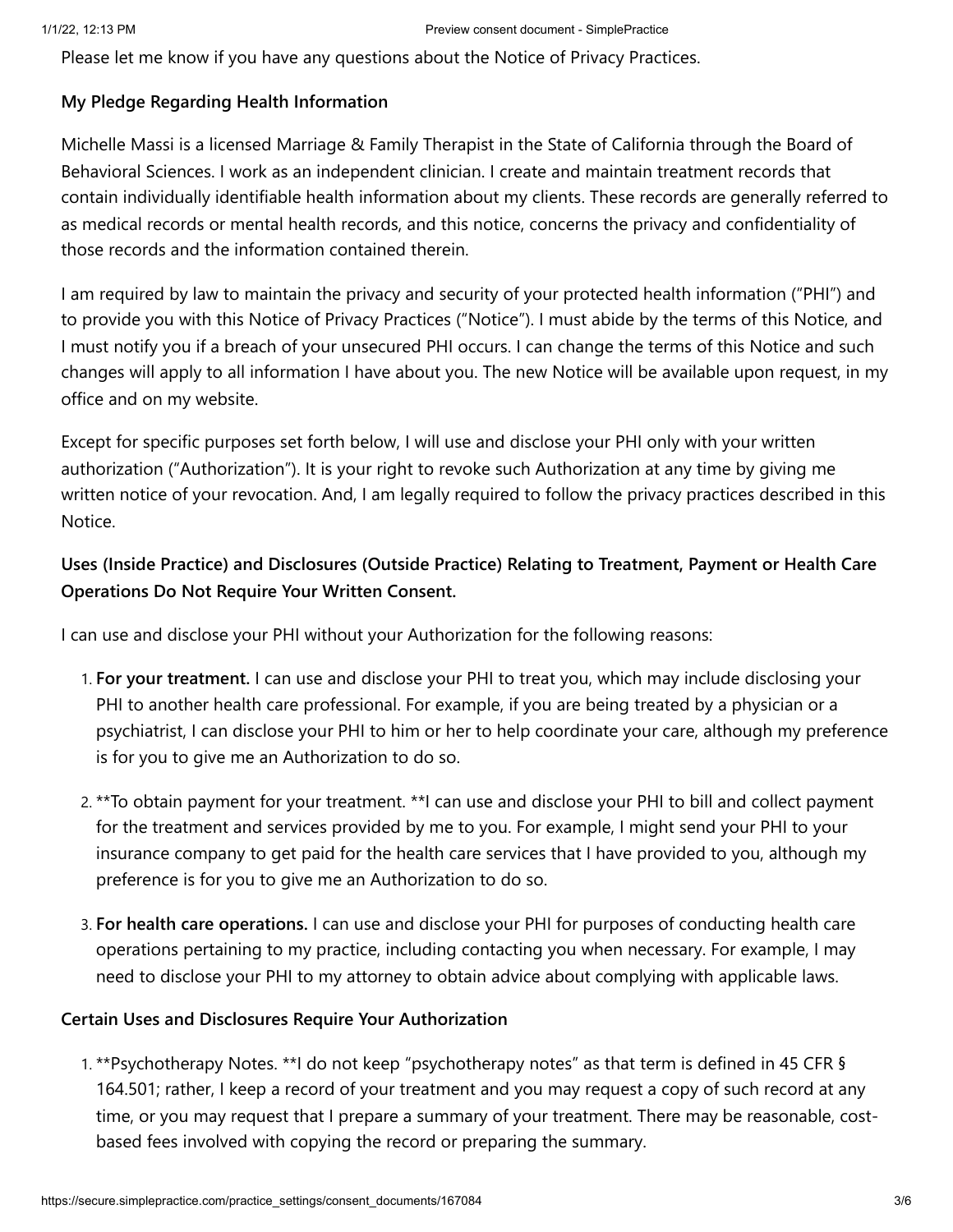#### 1/1/22, 12:13 PM Preview consent document - SimplePractice

2. **Marketing purposes.** As a psychotherapist, I will not use or disclose your PHI for marketing purposes.

3. **Sale of PHI.** As a psychotherapist, I will not sell your PHI in the regular course of my business.

\*\*Certain Uses and Disclosures Do Not Require Your Authorization. \*\*Subject to certain limitations mandated by law, I can use and disclose your PHI without your Authorization for the following reasons:

- 1. When disclosure is required by state or federal law, and the use or disclosure complies with and is limited to the relevant requirements of such law.
- 2. For public health activities, including reporting suspected child, elder, or dependent adult abuse, or preventing or reducing a serious threat to anyone's health or safety.
- 3. For health oversight activities, including audits and investigations.
- 4. For judicial and administrative proceedings, including responding to a court or administrative order, although my preference is to obtain an Authorization from you before doing so.
- 5. For law enforcement purposes, including reporting crimes occurring on my premises.
- 6. To coroners or medical examiners, when such individuals are performing duties authorized by law.
- 7. For research purposes, including studying and comparing the mental health of patients who received one form of therapy versus those who received another form of therapy for the same condition.
- 8. Specialized government functions, including, ensuring the proper execution of military missions; protecting the President of the United States; conducting intelligence or counter-intelligence operations; or, helping to ensure the safety of those working within or housed in correctional institutions.
- 9. For workers' compensation purposes. Although my preference is to obtain an Authorization from you, I may provide your PHI in order to comply with workers' compensation laws.
- 10. Appointment reminders and health related benefits or services. I may use and disclose your PHI to contact you to remind you that you have an appointment with me. I may also use and disclose your PHI to tell you about treatment alternatives, or other health care services or benefits that I offer.

### **Certain Uses and Disclosures Require You to Have the Opportunity to Object**

1. **Disclosures to family, friends, or others.** I may provide your PHI to a family member, friend, or other person that you indicate is involved in your care or the payment for your health care, unless you object in whole or in part. The opportunity to consent may be obtained retroactively in emergency situations.

### **Your Rights Regarding Your PHI**

You have the following rights with respect to your PHI

1. **The Right to Request Limits on Uses and Disclosures of Your PHI.** You ask me not to use or disclose certain PHI for treatment, payment or health care operation purposes. I am not required to agree to your request, and I may say "no" if I believe it would affect your health care.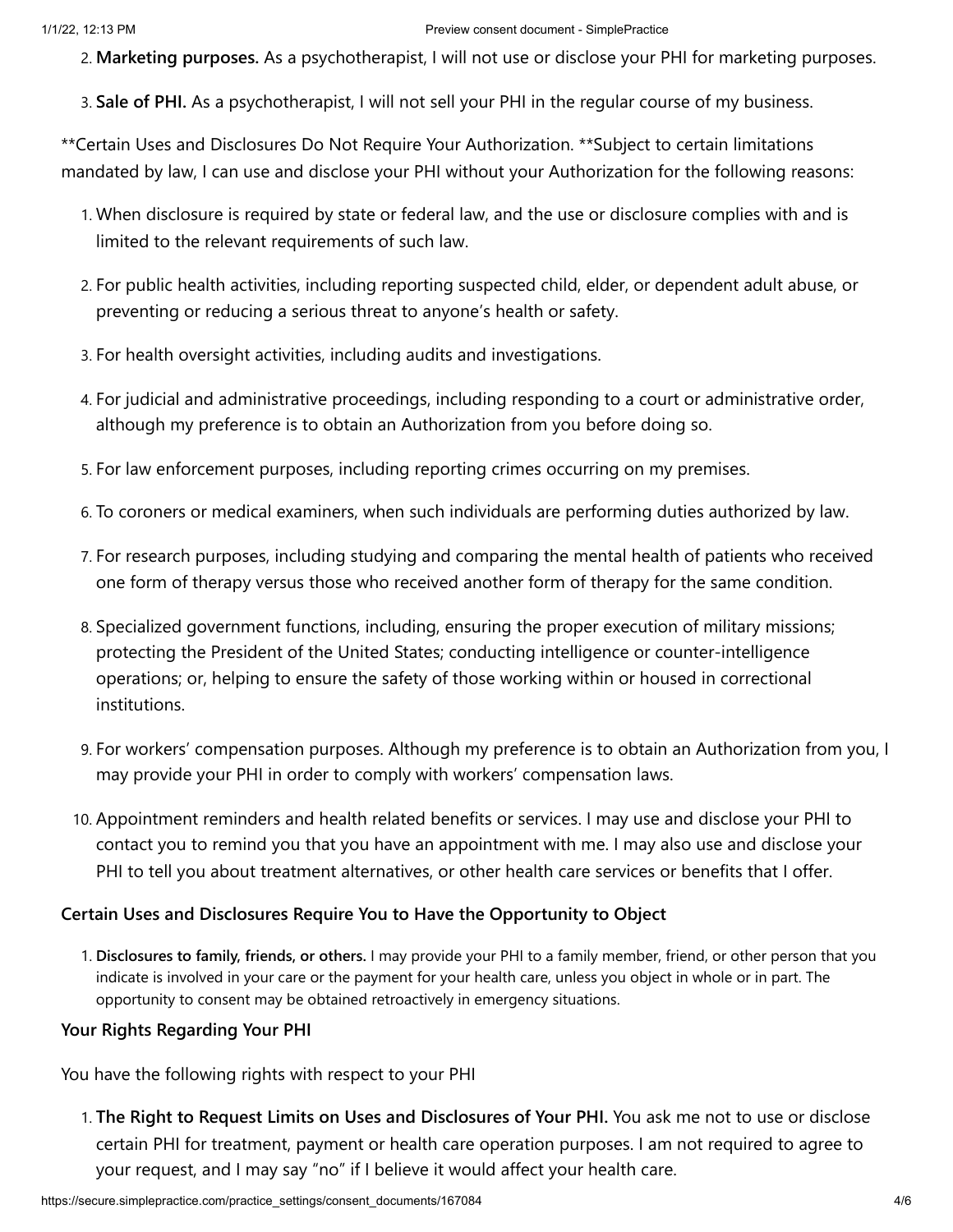- 2. **The Right to Request Restrictions for Out-of-Pocket Expenses Paid for In Full.** You have the right to request restrictions on disclosures of your PHI to health plans for payment or health care operations purposes if the PHI pertains solely to a health care item or a health care service that you have paid for out-of-pocket in full.
- 3. **The Right to Choose How I Send PHI to You.** You have the right to ask me to contact you in a specific way (for example, home or office phone) or to send mail to a different address, and I will agree to all reasonable requests.
- 4. **The Right to See and Get Copies of Your PHI.** Other than "psychotherapy notes," you have a right to get an electronic or paper copy of your medical record and other information that I have about you.

I will provide you with a copy of your record, or a summary of it, if you agree to receive a summary, within 30 days of receiving your written request, and I may charge a reasonable, cost based fee for doing so.

1. **The Right to Get a List of the Disclosures I Have Made.** You have a right to request a list of instances in which I have disclosed your PHI for purposes other than treatment, payment, or health care operations, or for which you provided me with an Authorization.

I will respond to your request for an accounting of disclosures within 60 days of receiving your request. The list I will give you will include disclosures made in the last six years unless you request a shorter time. I will provide the list to you at no charge, but if you make more than one request in the same year, I will charge you a reasonable cost based fee for each additional request.

- 1. **The Right to Correct or Update Your PHI.** If you believe that there is a mistake in your PHI, or that a piece of important information is missing from your PHI, you have the right to request that I correct the existing information or add the missing information. I may say "no" to your request, but I will tell you why in writing within 60 days of receiving your request.
- 2. **The Right to Get a Paper or Electronic Copy of this Notice.** You have the right to get a paper copy of this Notice, and you have the right to get a copy of this notice by email. And, even if you have agreed to receive this Notice via email, you also have the right to request a paper copy of it.

# **HOW TO COMPLAIN ABOUT MY PRIVACY PRACTICES**

If you think I may have violated your privacy rights, you may file a complaint with me, as the Privacy Officers for my practice, and my address and telephone are:

Michelle Massi, LMFT,

16055 Ventura Blvd. Suite 1020 · Encino, CA 91436, (310) 592-0597

You can also file a complaint with the U.S. Department of Health and Human Services Office for Civil Rights by:

1. Sending a letter to 200 Independence Avenue, S.W., Washington, D.C. 20201;

2. Calling 1-877-696-6775; or

3. Visiting [www.hhs.gov/ocr/privacy/hipaa/complaints \(http://www.hhs.gov/ocr/privacy/hipaa/complaints\)](http://www.hhs.gov/ocr/privacy/hipaa/complaints)